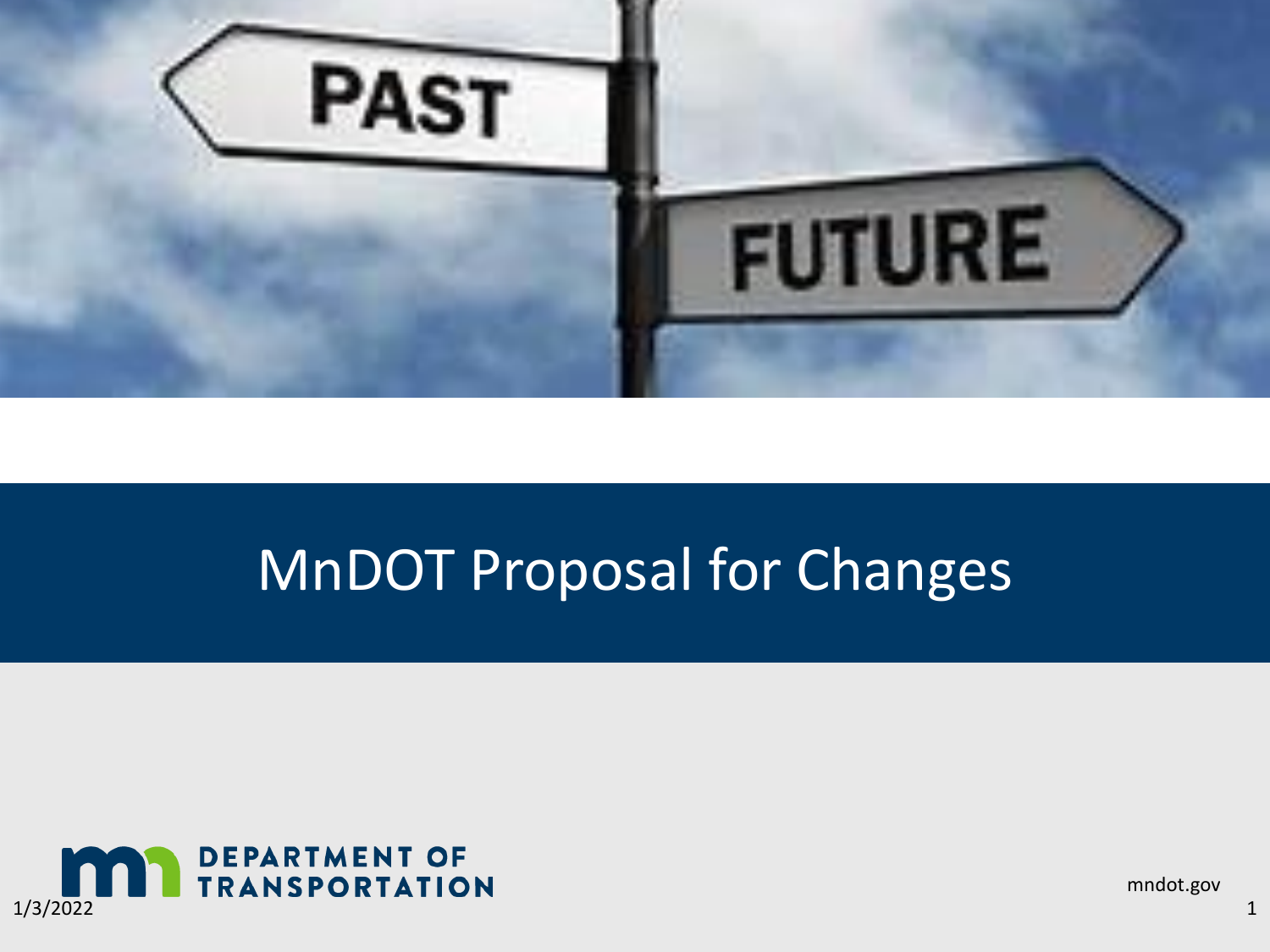## MnDOT Proposal for Changes

- To address the two issue areas from the 2017/2018 scoring and selection process, MnDOT is proposing some changes to the COC law.
- These changes are intended to make the COC selection process;
	- Operate better
	- Limit amount of wasted effort
	- Clarify intent
	- Increase opportunities for other projects across the state.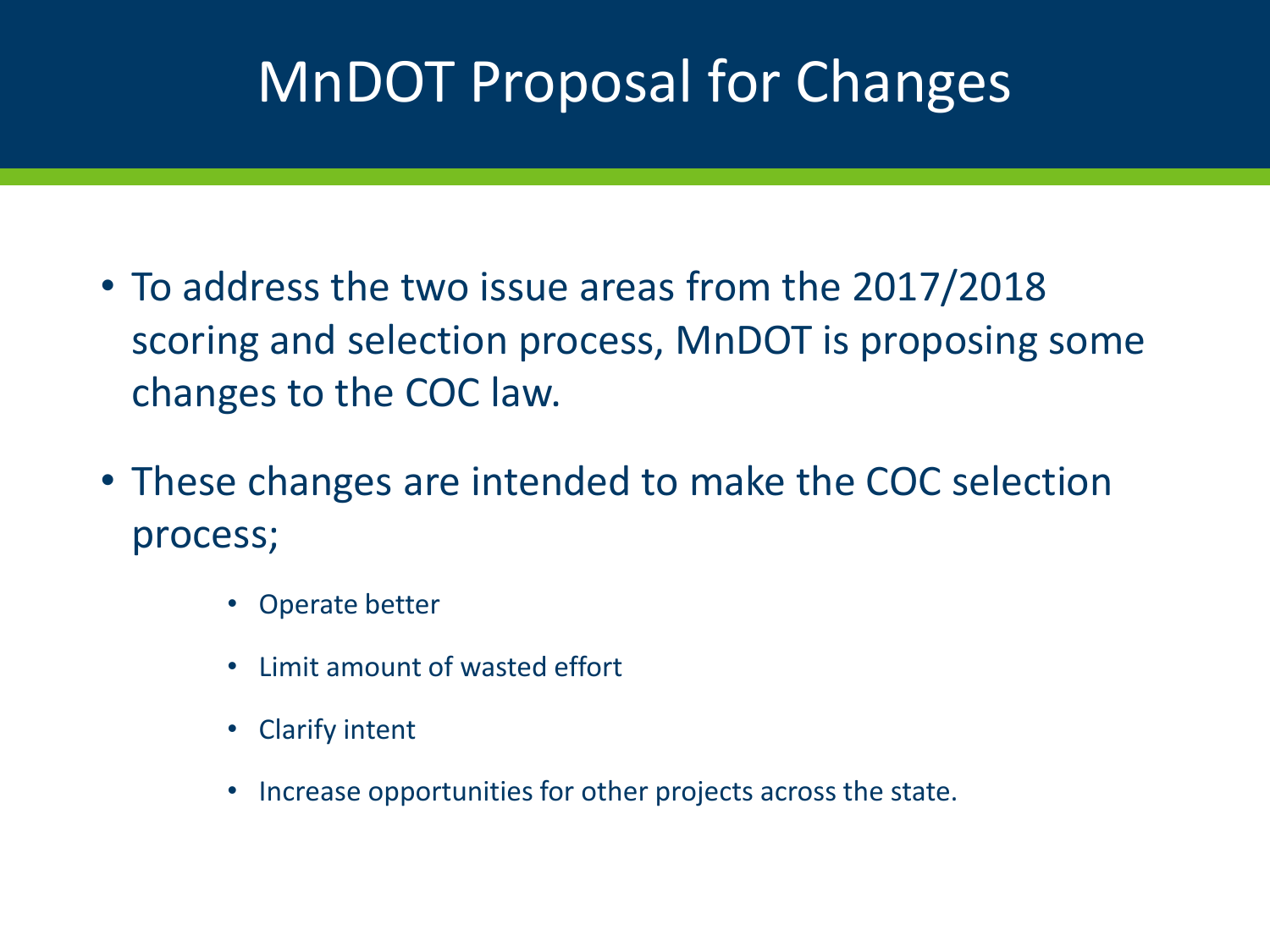#### First Proposed Change

#### Local Stakeholder Screening Process

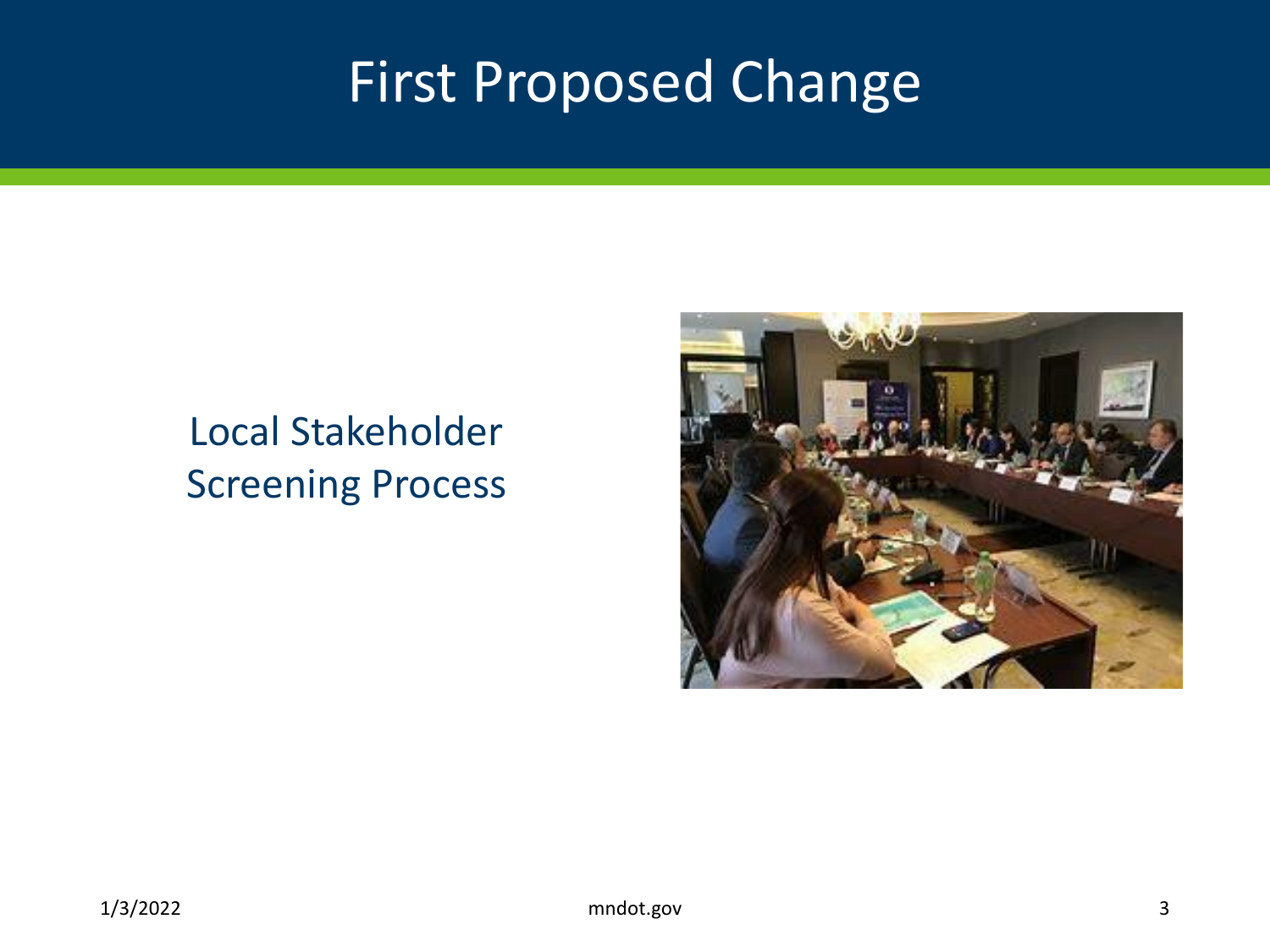#### MnDOT is proposing:

- The COC law be changed to include a new step in the project evaluation process, called the "Local Stakeholder Screening Process".
- After the close of the Project Recommendation process, all the projects received will be grouped together according to their respective Area Transportation Partnership (ATP) geographic boundaries.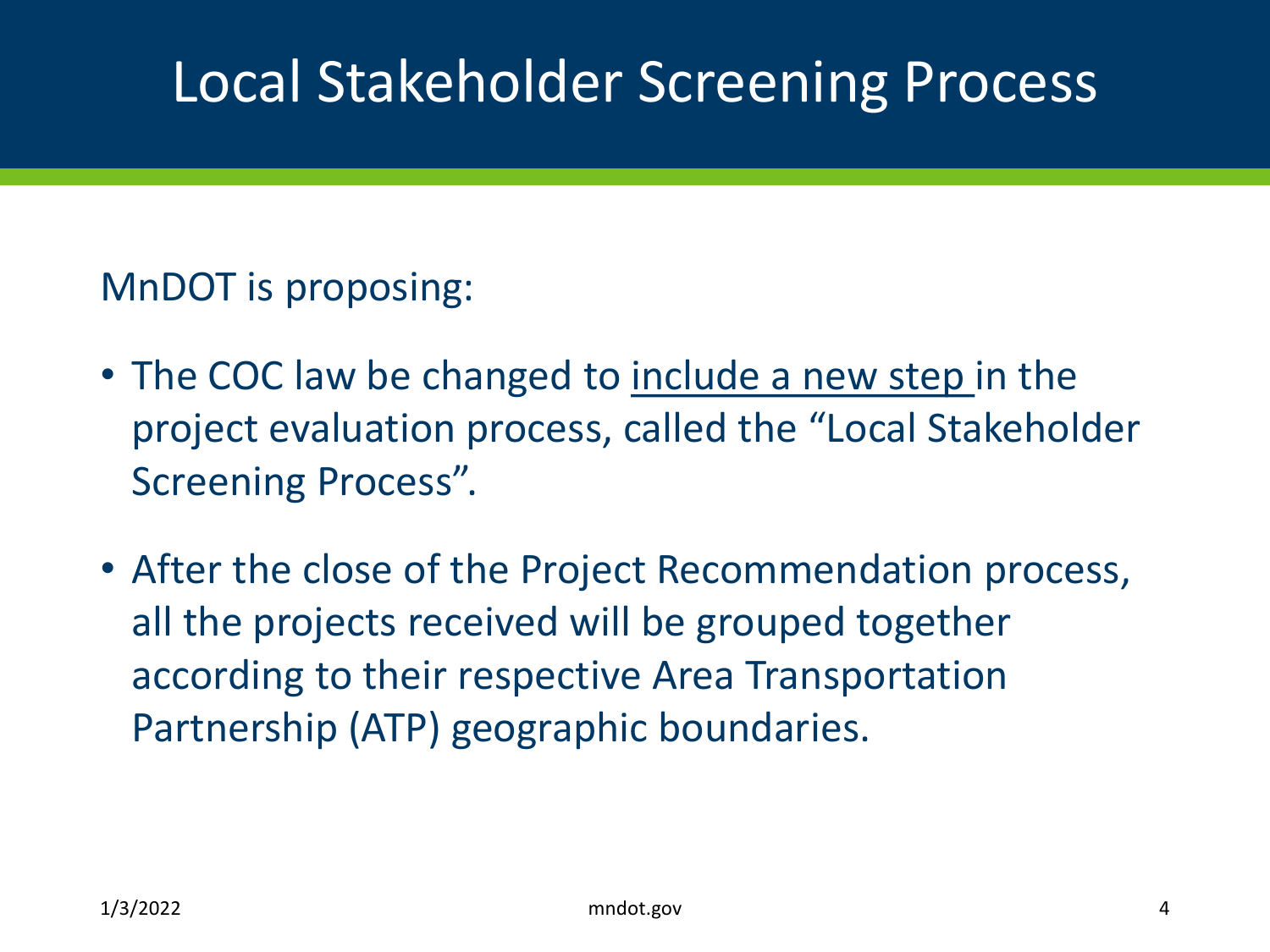#### **For Project Recommendations in Greater Minnesota ATPs:**

- The local ATP shall review all of the project recommendations received for their area.
- Each ATP will select up to three projects to recommend be advanced to the scoring phase of the selection process (How they determine that is up to each ATP).
- Only the three recommended projects will be developed for scoring and selection, with the remaining project recommendations dropped from further consideration.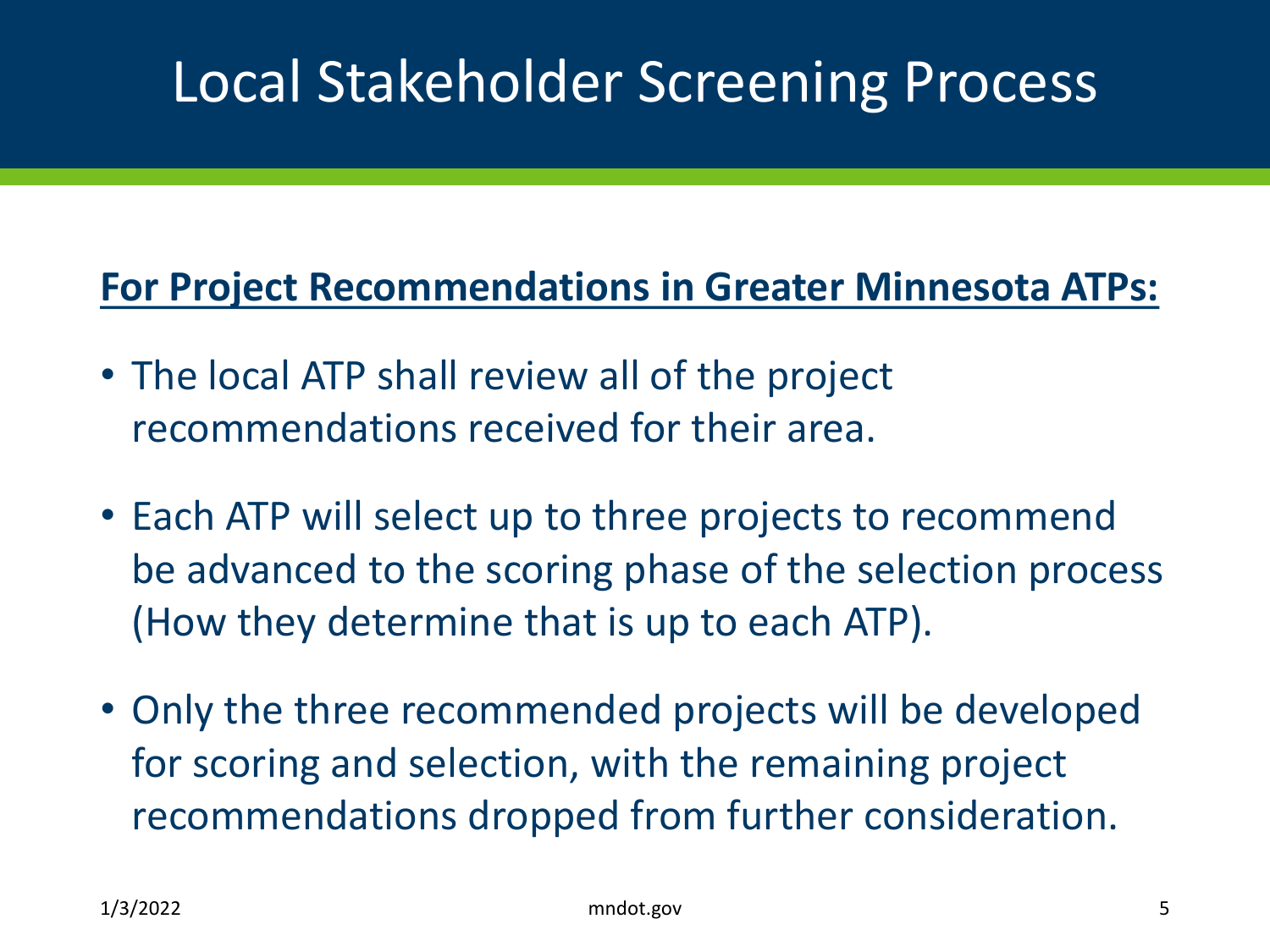#### **Project Recommendations in the Metro ATP:**

- Project Recommendations from the seven counties in the Metropolitan Council area will be reviewed by the Transportation Advisory Board (TAB).
- TAB will recommend up to 10 projects to be advanced to the scoring phase of the selection process (How they determine that is up to TAB).
- Only the 10 recommended projects will be developed for scoring and selection, with the remaining project recommendations dropped from further consideration.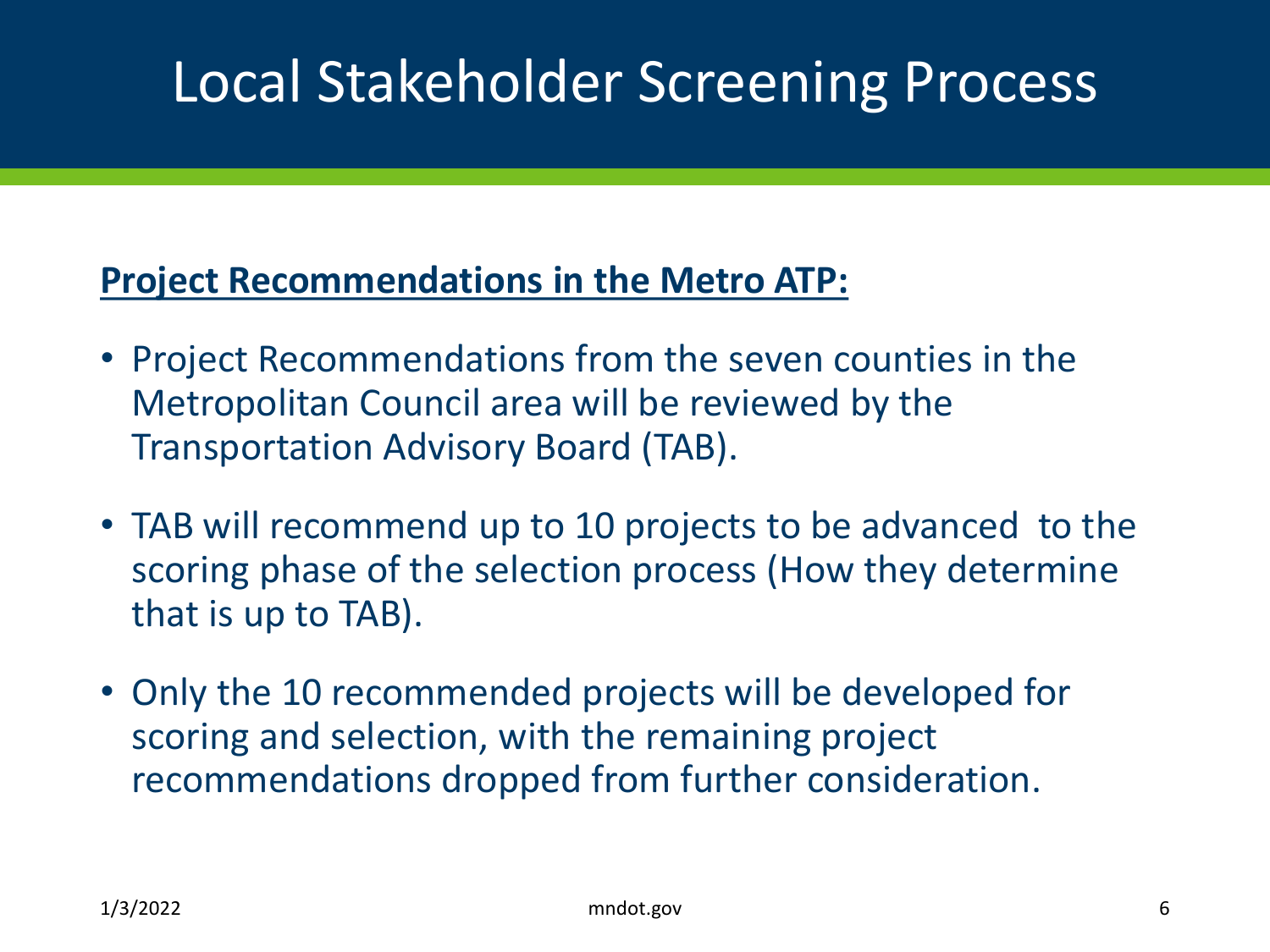#### **For Project Recommendations in the Metro ATP:**

- Project recommendations within Chisago County, will be reviewed by the Chisago County Board.
- The County Board may recommend one project from their area to be advanced to the scoring phase of the selection process, using their own criteria.
- Only the one recommended project will be developed for scoring and selection, with the remaining project recommendations dropped from further consideration.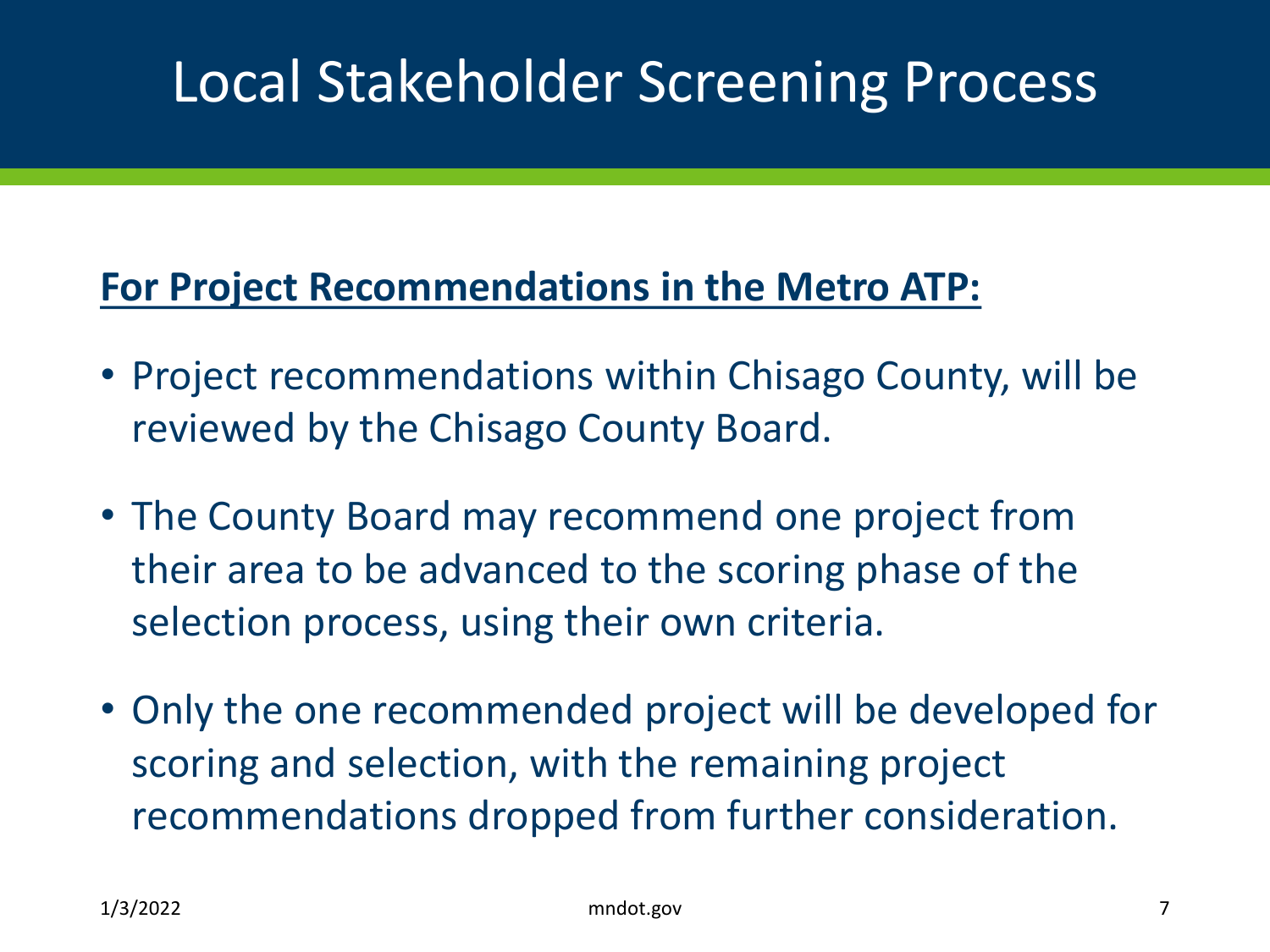- A maximum number of 32 projects would be fully developed and scored.
- 21 from Greater Minnesota and 11 from the Metro.
- The Greater Minnesota projects would compete against each other and the Metro projects would compete against each other in the scoring phase.
- That would be 32 projects needing development work versus the 173 from the last cycle.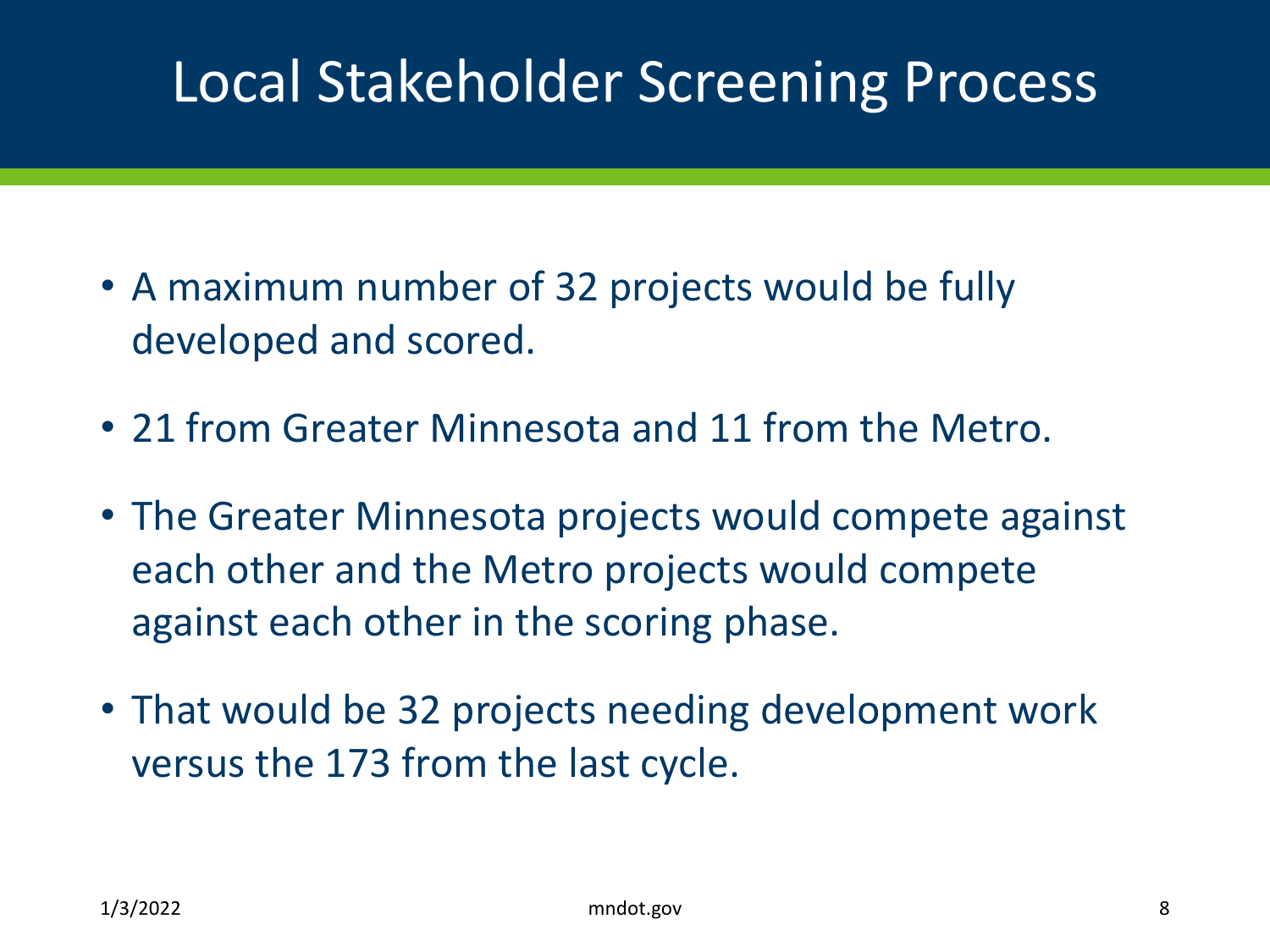## Second Proposed Change

#### Definition of Regional Balance

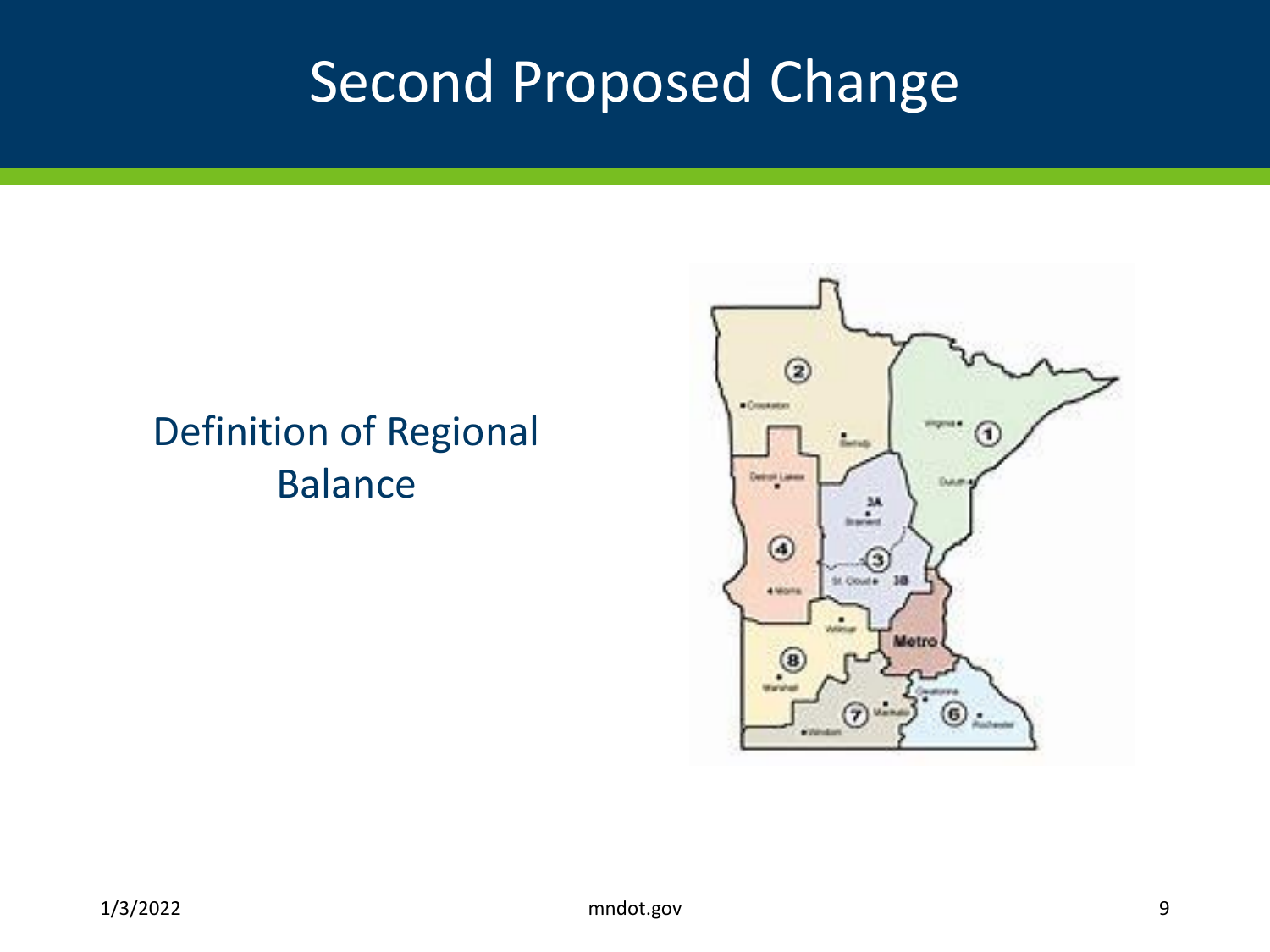## Definition in Law

#### **MnDOT is Proposing**:

Under the "Definitions" section of the COC statue, the following be added;

"Reginal Balance - approximately 50 percent of the available funding be spent within eight counties which make up MnDOT's Metro District and approximately 50 percent of the available funding is to be spent within counties that make-up the other districts in greater Minnesota."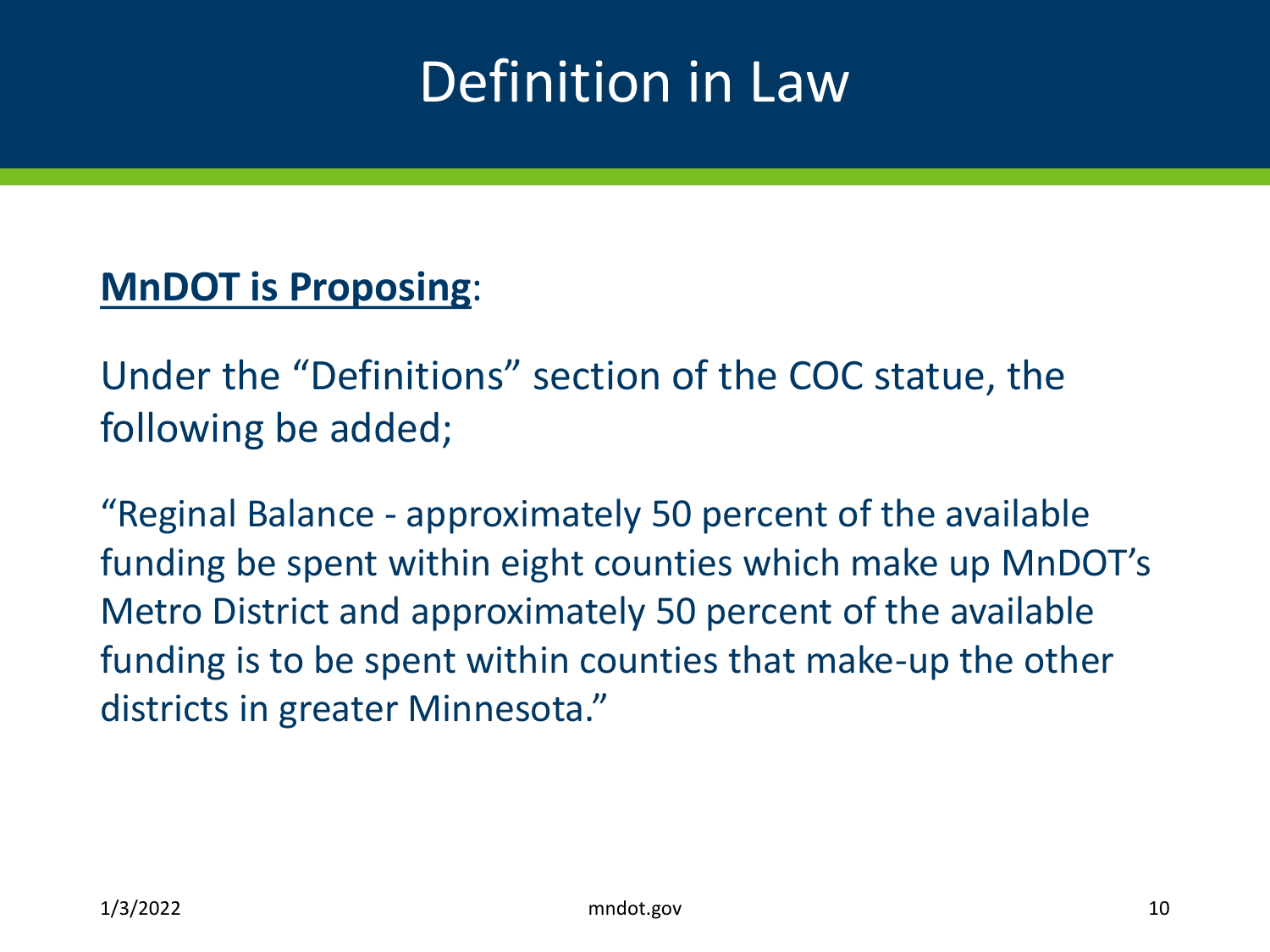## Definition in Law

• This was the definition MnDOT used for the scoring process in 2018.

• It is based upon county boundaries and is easily understood by everyone.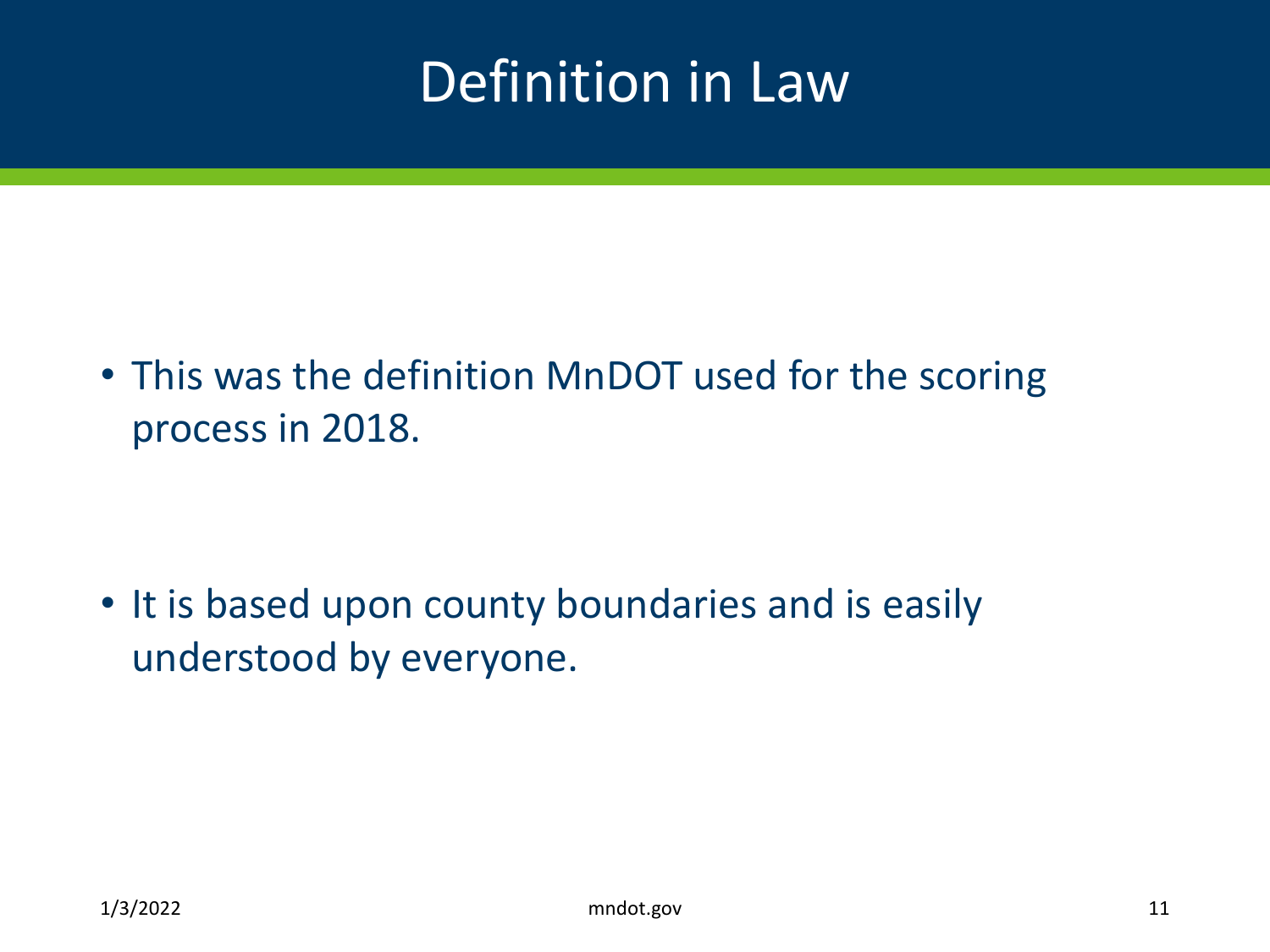## Third Proposed Change

#### Small Projects

#### **Category**

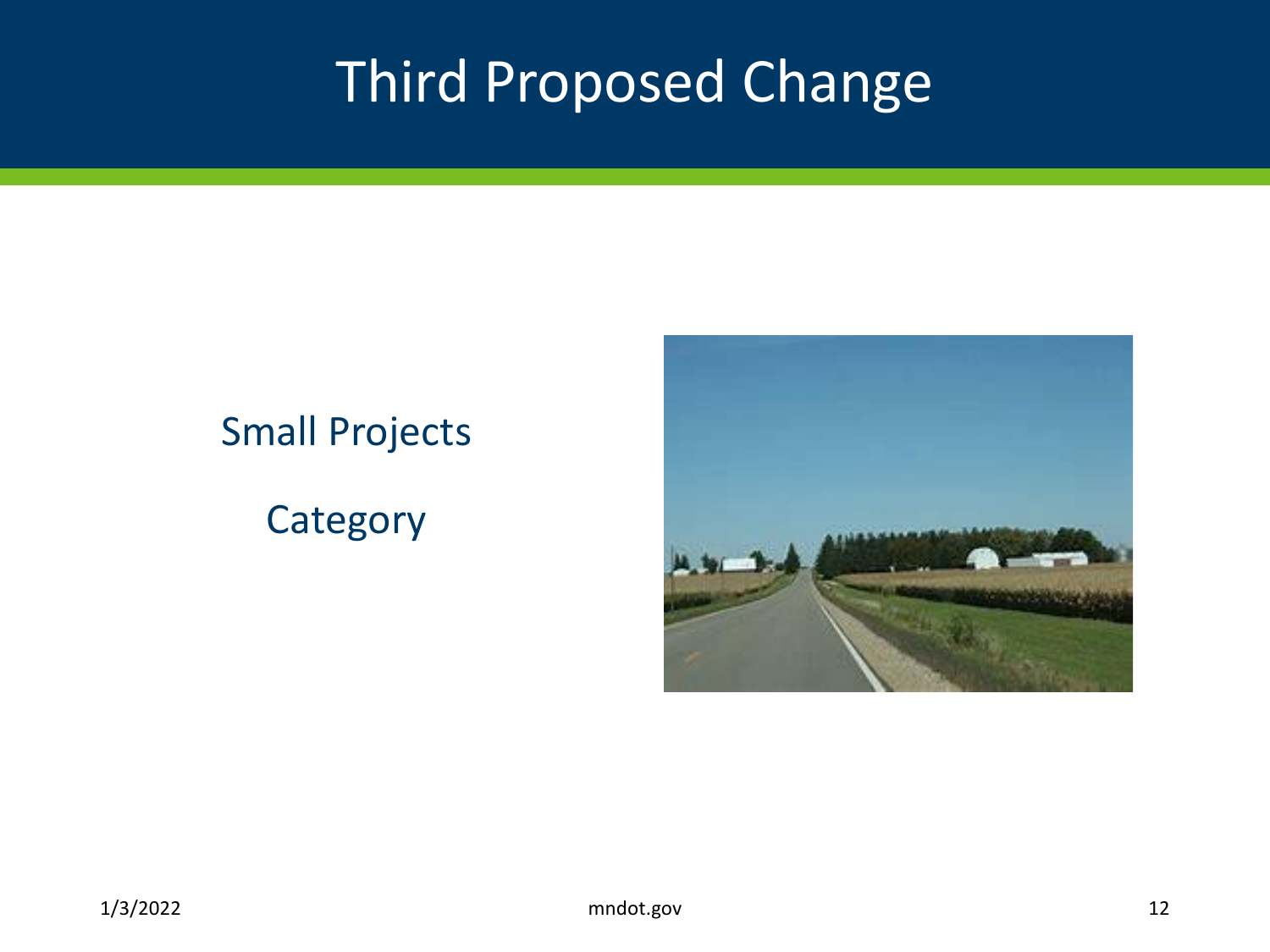# Creation of a Small Projects Category

- MnDOT took from the pushback during the 2017 Funding project announcement that the COC program needed to provide better geographic balance in Greater Minnesota.
- Because of higher traffic volumes, number of crashes, congestion delays, and other factors, projects that are closer to the Metro Area will naturally score better than those in the more rural areas.
- To help find a better balance, MnDOT is proposing to create a Small Projects Category in Greater Minnesota.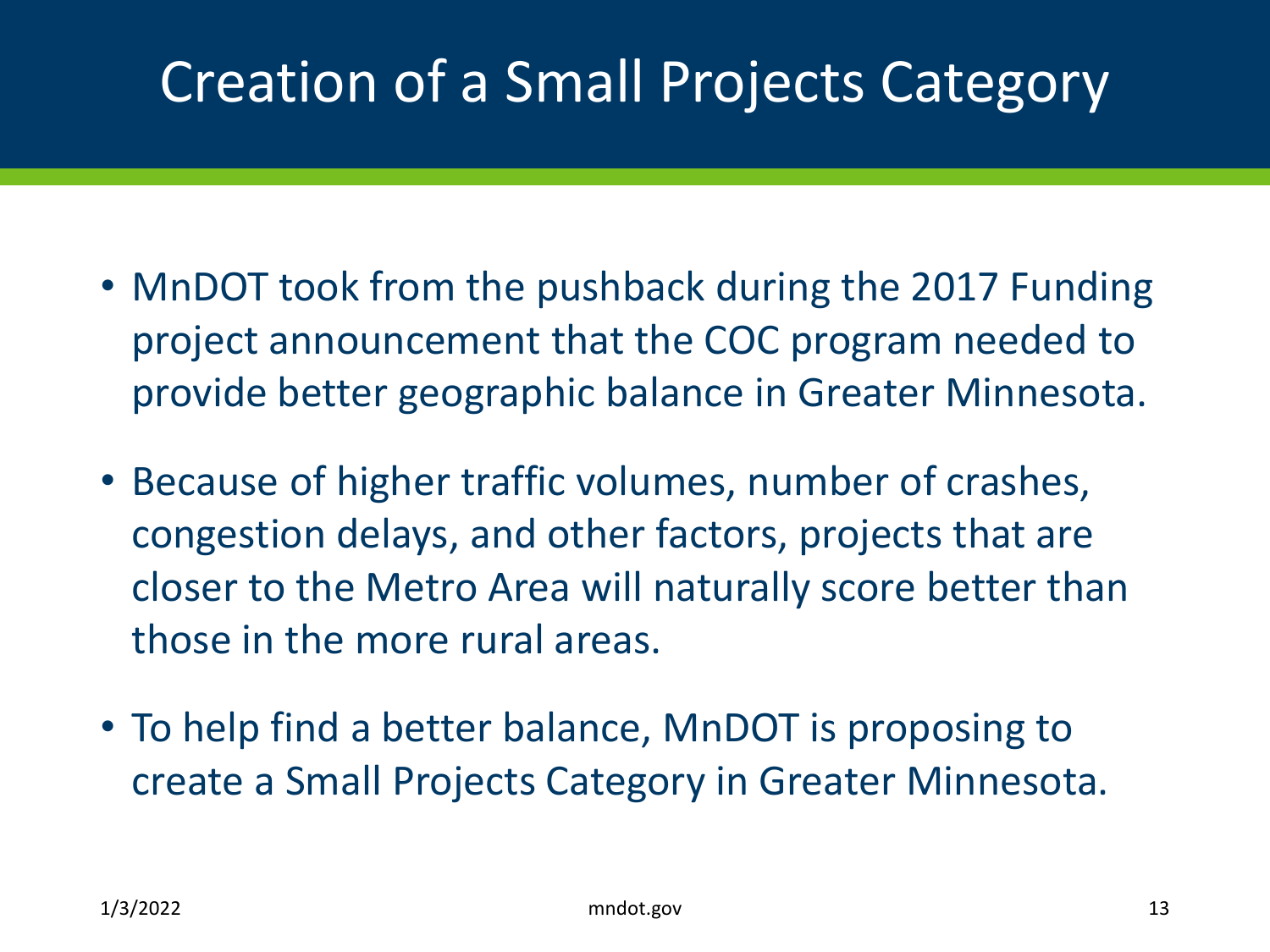# Creation of a Small Projects Category

#### **MnDOT is Proposing**:

• The Greater Minnesota share of the COC funding be further divided into two sub-categories, Small Projects and Large Projects.

Small Projects Category would be for those project recommendations that the total cost of the project is \$10 M or less.

Large Projects Category would be for all those project recommendations that the total cost of the project is more than \$10 M.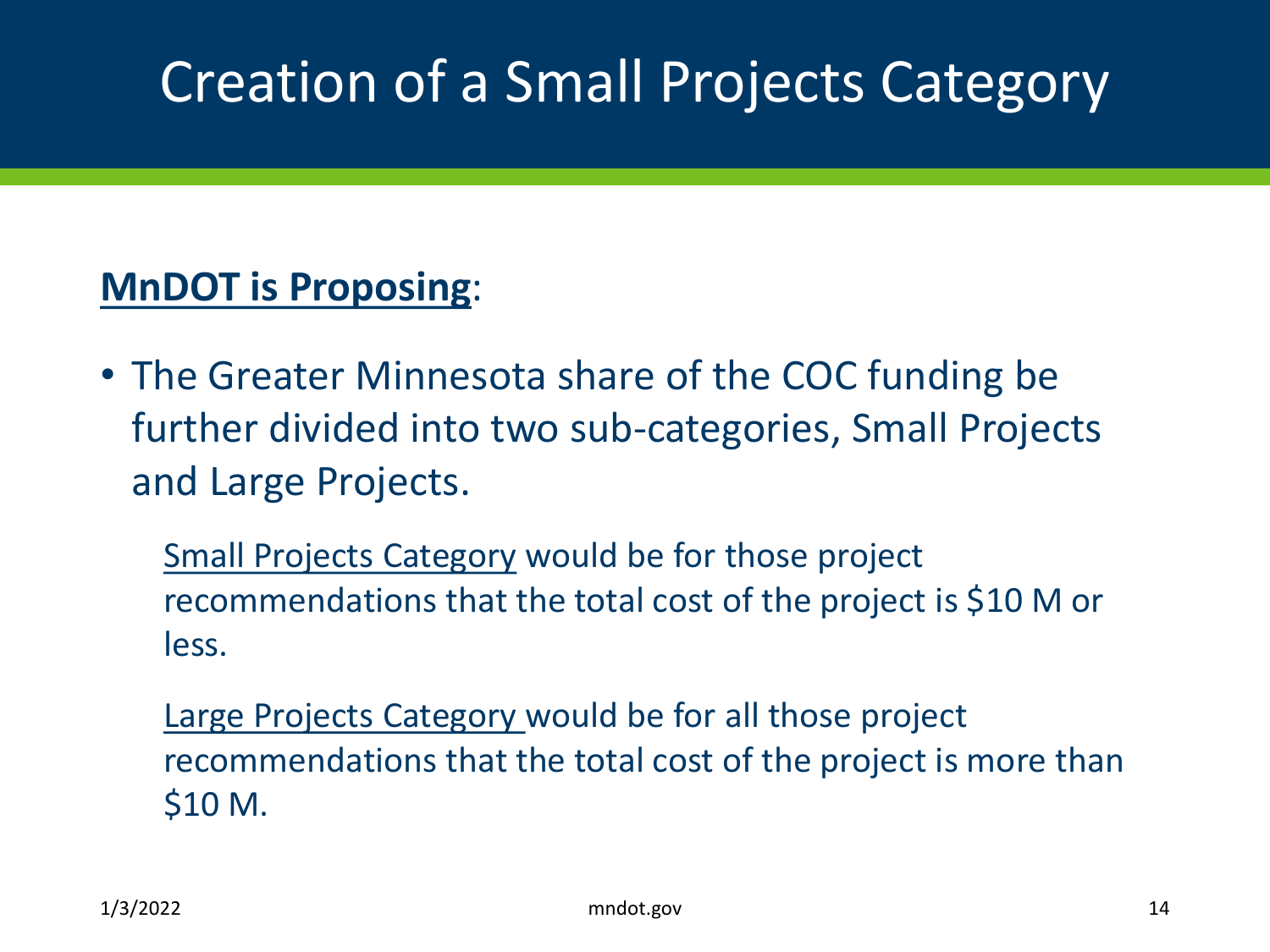# Creation of a Small Projects Category

#### **MnDOT is Proposing**:

- 25% of the Greater Minnesota area split of COC funding would go for towards the Small Projects Category.
- All of the Greater Minnesota projects would still be scored against each other, however only the highest scoring projects \$10 M or less in total cost would be selected for the Small Projects Category.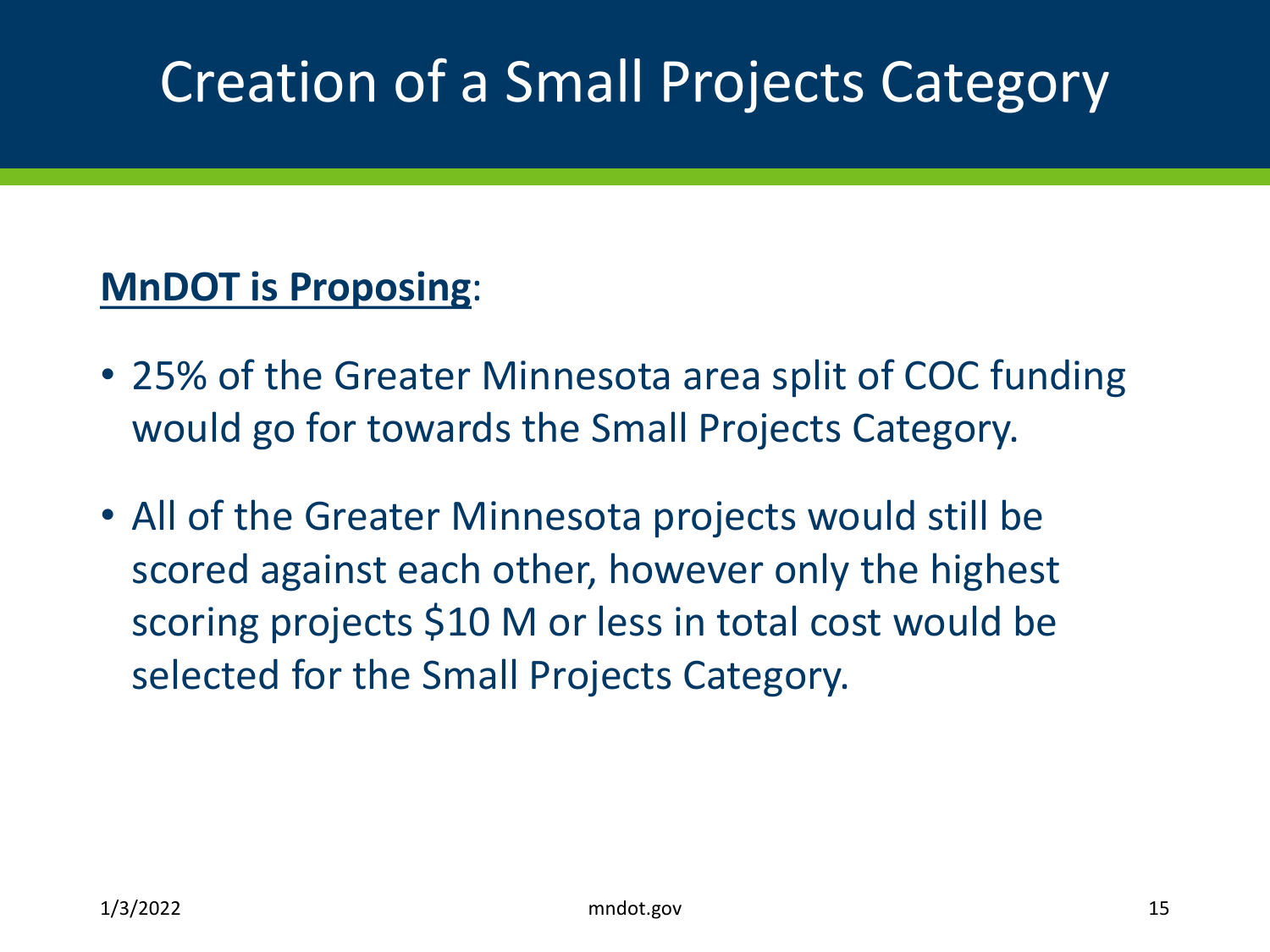#### Time to Hear From You

- What do you think of MnDOT's proposed changes to the Corridors of Commerce program?
- Do the ATP's/TAB feel they can review and screen down the number of Project Recommendations for scoring?
- Do any legislators in attendance today have any concerns or additional recommendations that MnDOT might want to consider proposing?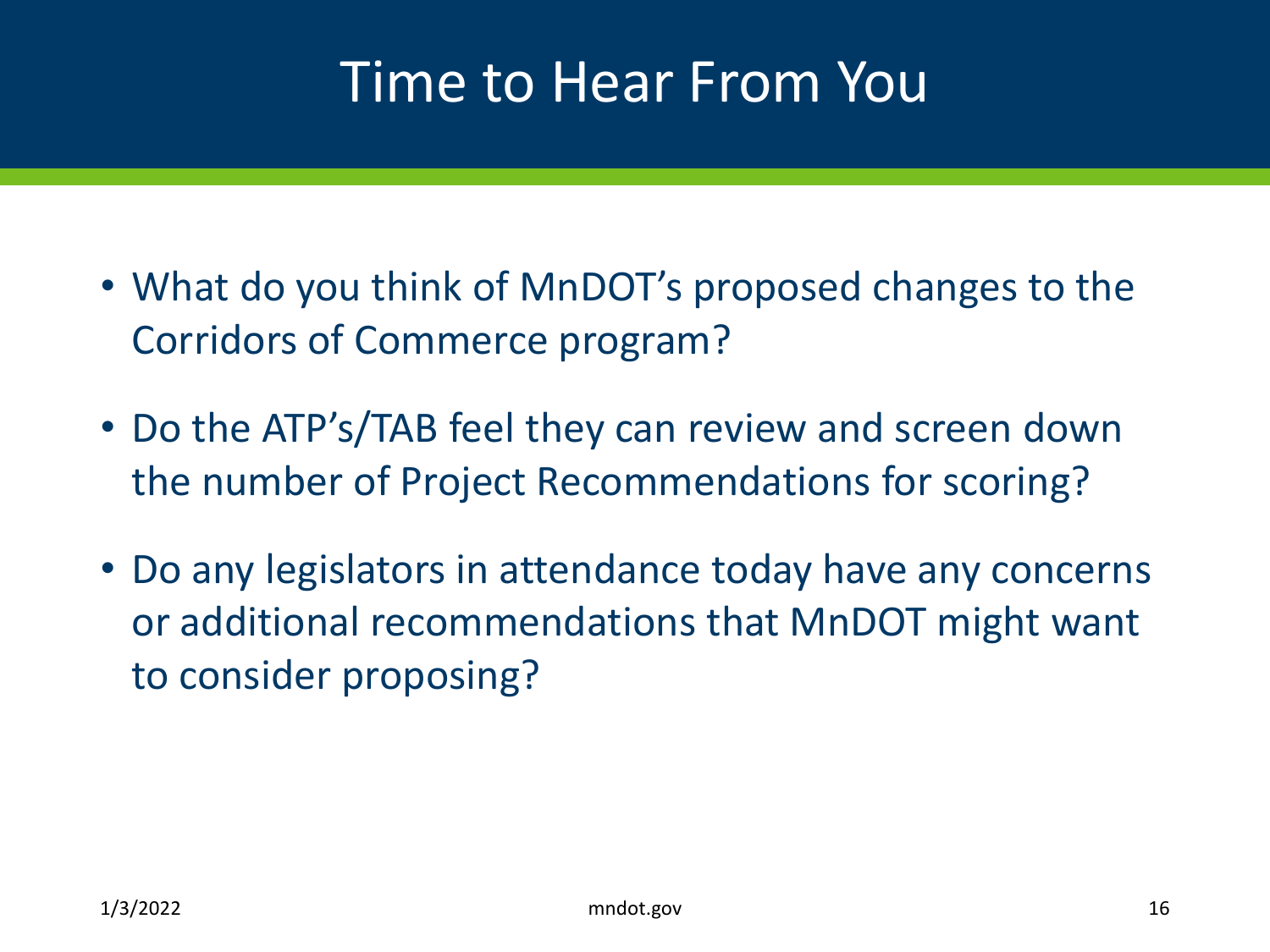## MnDOT Proposed Changes - Summary

- 1. Addition of a local stakeholder screening step to the process.
- 2. Formally define Regional Balance as 50% of the funding for the Metro ATP and 50% of the funding for Greater MN ATP areas.
- 3. Create a new Small Projects program within the Greater Minnesota portion of the funding for projects under \$10 M total cost.